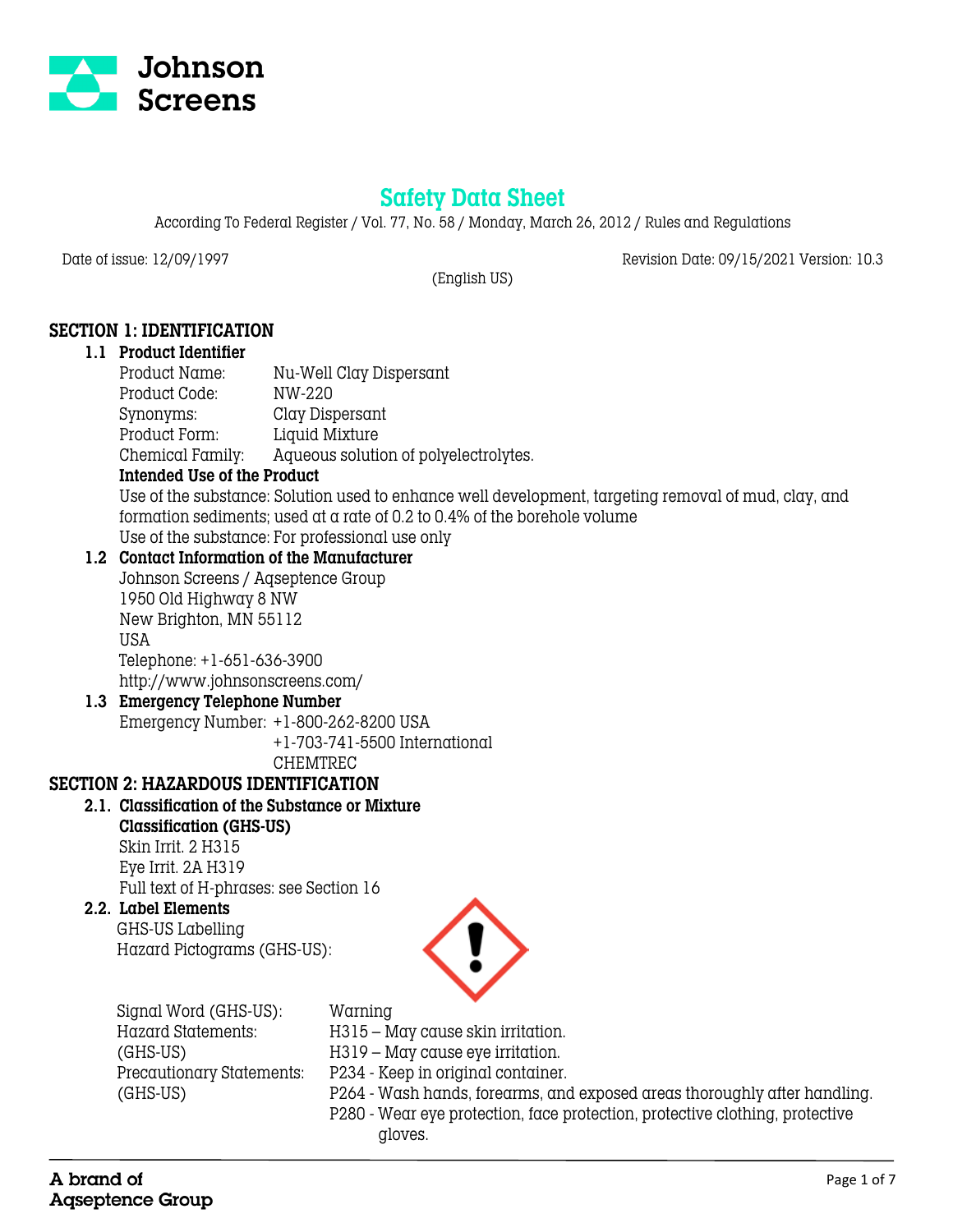

P302+P352 - If on skin: Wash with plenty of water. P305+P351+P338 - If in eyes: Rinse cautiously with water for several minutes. Remove contact lenses, if present and easy to do. Continue rinsing. P321 - Specific treatment (see Section 4 on this SDS). P332+P313 - If skin irritation occurs: Get medical advice/attention. P337+P313 - If eye irritation persists: Get medical advice/attention. P362 - Take off contaminated clothing and wash it before reuse.

### **2.3. Other Hazards**

Exposure may aggravate those with pre-existing eye, skin, or respiratory conditions. If involved in a fire and thermal decomposition occurs; toxic and acrid vapors may be released.

**2.4 Unknown Acute Toxicity (GHS-US)** No data available

### **SECTION 3: COMPOSISTION/INFORMATION ON INGREDIENTS**

**3.1 Substance**

Not Applicable

**3.2 Mixture**

| Name                              | <b>Product Identifier</b> | Percentage  | <b>Classification (GHS-</b><br>US) |
|-----------------------------------|---------------------------|-------------|------------------------------------|
| Water                             | (CAS No) 7732-18-5        | Proprietary | Not classified                     |
| Proprietary dispersant<br>polymer | Proprietary               | Proprietary | Not classified                     |

Note: If Chemical Name/CAS No. is "proprietary" and/or weight percentage is not listed, the specific chemical identity and/or percentage of composition has been withheld as a trade secret in accordance with CFR §1910.1200.

Full text of H-phrases: see Section 16

#### **3.3 PFAS, PFOS, PFC Statement**

There are no Perfluorooctanoic Acid (PFOA), Perfluorooctyl Sulfonate (PFOS) or Other Perfluorinated Chemicals (PFCs) in the NW-220 product.

## **SECTION 4: FIRST AID MEASURES**

#### **4.1 Description of First Aid Measures**

**First-aid Measures General**: Never give anything by mouth to an unconscious person. If you feel unwell, seek medical advice (show the label if possible).

**First-aid Measures after Inhalation**: Remove to fresh air and keep at rest in a position comfortable for breathing. Obtain medical attention if breathing difficulty persists.

**First-aid Measures after Skin Contact**: Rinse immediately with plenty of water. Obtain medical attention if irritation develops or persists.

**First-aid Measures after Eye Contact**: Rinse cautiously with water for at least 15 minutes. Remove contact lenses, if present and easy to do. Continue rinsing. Obtain medical attention.

**First-aid Measures after Ingestion**: Rinse mouth thoroughly with water. Do NOT induce vomiting. Immediately call a POISON CENTER or doctor/physician.

**4.2 Most Important symptoms and effects, both acute and delayed**

 **Symptoms/Injuries:** May cause eye irritation. Causes skin irritation.

 **Symptoms/Injuries after Inhalation:** May cause respiratory irritation.

 **Symptoms/Injuries after Skin Contact:** May cause skin irritation.

 **Symptoms/Injuries after Eye Contact:** May cause eye irritation.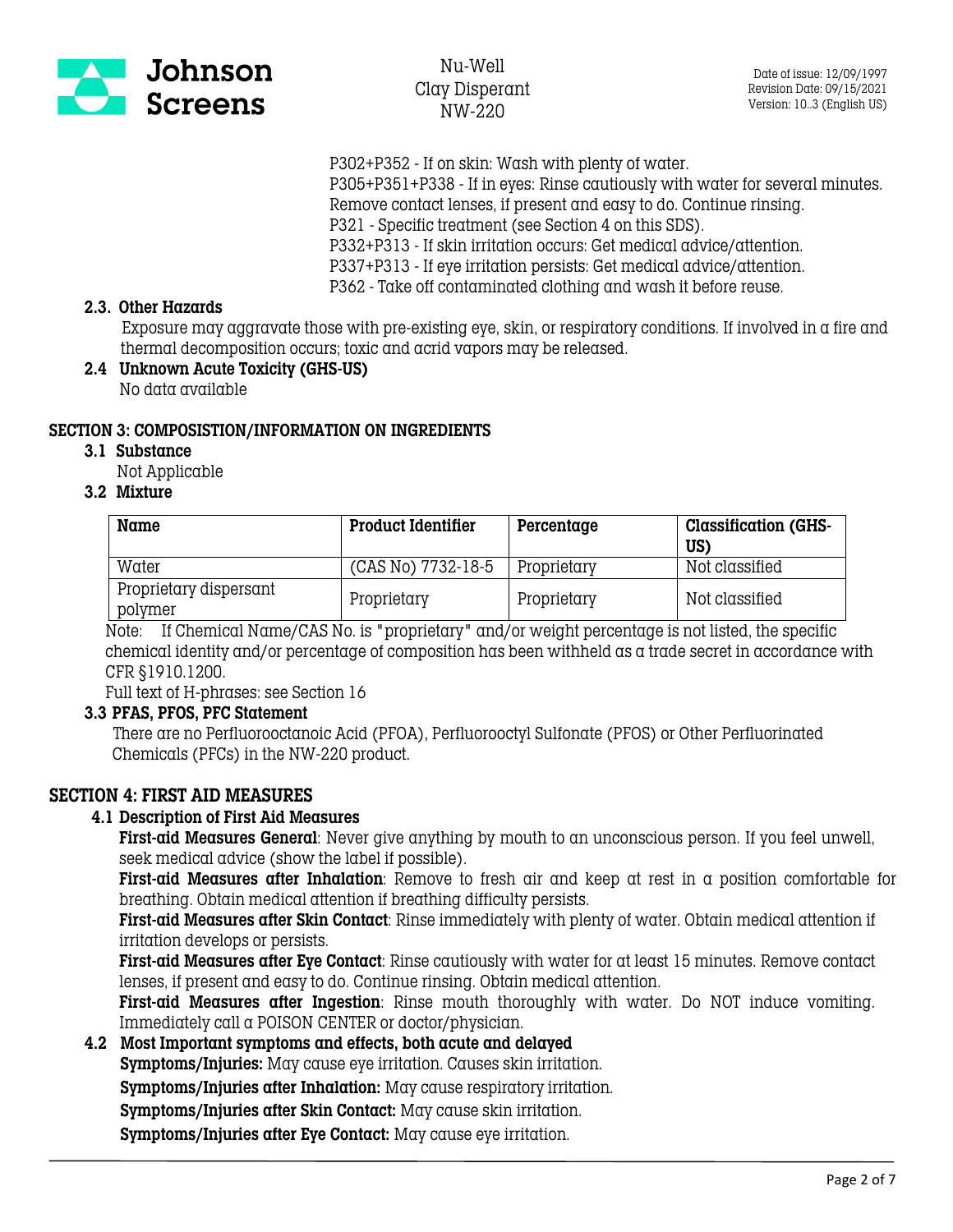

 **Symptoms/Injuries after Ingestion:** Ingestion is likely to be harmful or have adverse effects.

 **Chronic Symptoms:** None expected under normal conditions of use.

# **4.3 Indication of any Immediate Medical Attention and Special Treatment Needed**

If you feel unwell, seek medical advice (show the label where possible).

# **SECTION 5: FIRE FIGHTING MEASURES**

**5.1 Extinguishing Media**

**Suitable Extinguishing Media:** Use extinguishing media appropriate for surrounding fire. **Unsuitable Extinguishing Media:** Do not use a heavy water stream. Use of heavy stream of water may spread product.

- **5.2. Special Hazards Arising From the Substance or Mixture Fire Hazard:** Not flammable.  **Explosion Hazard:** Product is not explosive.  **Reactivity:** Hazardous reactions will not occur under normal conditions.
- **5.3. Advice for Firefighters Precautionary Measures Fire:** Exercise caution when fighting any chemical fire. **Firefighting Instructions:** Keep upwind. Use water spray or fog for cooling exposed containers. In case of major fire and large quantities: evacuate area. Fight fire remotely due to risk.

 **Protection During Firefighting:** Do not enter fire area without proper protective equipment, including respiratory protection.

**Other Information:** Refer to Section 9 for flammability properties.

# **SECTION 6: Accidental Release Measures**

# **6.1 Personal Precautions, Protective Equipment and Emergency Procedures**

 **General Measures:** Avoid all contact with skin, eyes, or clothing. Avoid breathing (mist, spray).

**6.1.1 For Non-emergency Personnel**

**Protective Equipment:** Use appropriate personal protection equipment (PPE). **Emergency Procedures:** Evacuate unnecessary personnel. Keep upwind.

**6.1.2 For Emergency Responders Protective Equipment:** Equip cleanup crew with proper protection.  **Emergency Procedures:** Stop leak if safe to do so. Eliminate ignition sources. Ventilate area.

# **6.2 Environmental Precautions**

Avoid unnecessary release into the environment. Prevent entry to sewers and public waters.

**6.3 Methods and Material for Containment and Cleaning Up For Containment:** Contain any spills with dikes or absorbents to prevent migration and entry into sewers or streams.  **Methods for Cleaning Up:** Clean up spills immediately and dispose of waste safely. Spills should be contained with mechanical barriers. Transfer spilled material to a suitable container for disposal.

# **6.4 Reference to Other Sections**

See heading 8, Exposure Controls and Personal Protection. Concerning disposal elimination after cleaning, see item 13.

# **SECTION 7: HANDLING AND STORAGE**

**7.1 Precautions for Safe Handling**

**Hygiene Measures:** Handle in accordance with good industrial hygiene and safety procedures. Always wash your hands immediately after handling this product, and once again before leaving the workplace.

# **7.2 Conditions for Safe Storage, Including Any Incompatibilities**

**Technical Measures:** Comply with applicable regulations.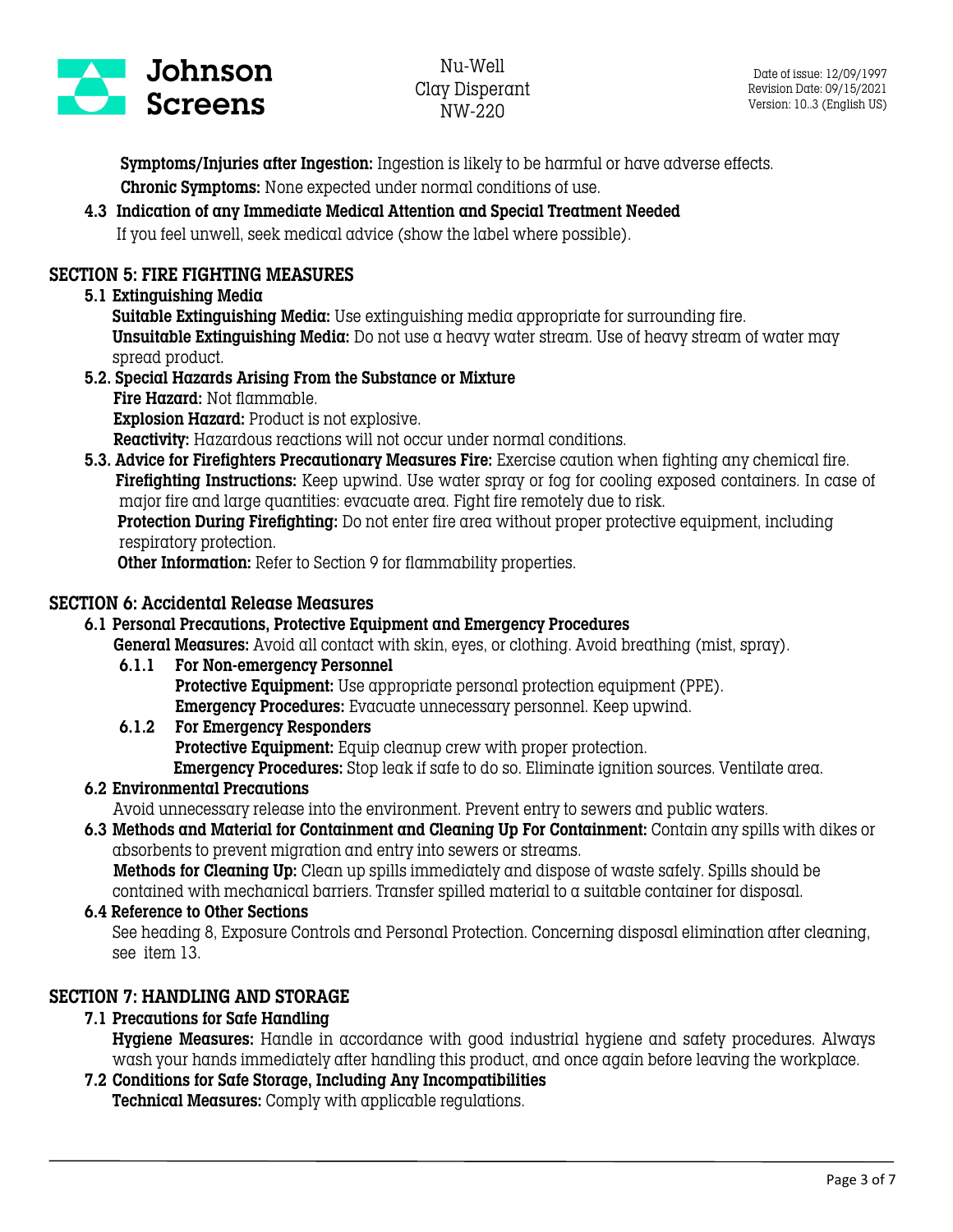

Date of issue: 12/09/1997 Revision Date: 09/15/2021 Version: 10..3 (English US)

**Storage Conditions:** Store in a dry, cool, and well-ventilated place. Keep container closed when not in use. Keep/store away from direct sunlight, extremely high or low temperatures and incompatible materials. **Incompatible Products:** Strong acids. Strong bases. Strong oxidizers.

#### **7.3 Specific End Use(s)**

Solution used to enhance removal of mud and clay; used at a rate of 0.2 to 0.4% of the borehole volume.

#### **SECTION 8: EXPOSURE CONTROLS/PERSONAL PROTECTION**

#### **8.1 Control Parameters**

For substances listed in Section 3 that are not listed here, there are no established exposure limits from the manufacturer, supplier, importer, or the appropriate advisory agency including: ACGIH (TLV), NIOSH (REL), or OSHA (PEL).

#### **8.2 Exposure Controls**

**Appropriate Engineering Controls:** Emergency eye wash fountain should be available in the immediate vicinity of any potential exposure. Ensure adequate ventilations, especially in confined areas. Ensure all national/local regulations are observed.

**Personal Protective Equipment:** Face shield. Protective goggles. Protective clothing. Gloves.

Insufficient ventilation: wear respiratory protection.



**Eye Protection:** Chemical safety goggles.

 **Materials for Protective Clothing:** Chemically resistant materials and fabrics. **Hand Protection:** Impermeable protective gloves. **Skin and Body Protection:** Wear suitable protective clothing. **Respiratory Protection:** If exposure limits are exceeded or irritation is experienced, approved respiratory protection should be worn. **Environmental Exposure Controls:** Avoid release to the environment. **Consumer Exposure Controls:** Do not eat, drink, or smoke during use.

### **SECTION 9: PHYSICAL AND CHEMICAL PROPERTIES**

#### **9.1 Information on Basic Physical and Chemical Properties**

| Physical State:       | Liquid                    | Appearance:       | Clear, yellow tint                   |
|-----------------------|---------------------------|-------------------|--------------------------------------|
| Odor:                 | No odor                   | Solubility:       | Water (complete)                     |
| pH:                   | 7 N                       | Specific Gravity: | 1.27                                 |
| Boiling point:        | 120 °C (248 °F)           | Freezing point:   | $0 °C$ (32 °F) – clouding will occur |
| Vapor Density:        | $1.0$ (water)             | Vapor pressure:   | Vapor is water                       |
| 9.2 Other Information | No additional information |                   |                                      |

#### **SECTION 10: STABILITY AND REACTIVITY**

**10.1 Reactivity:** Hazardous reactions will not occur under normal conditions.

**10.2 Chemical Stability:** Stable under recommended handling and storage conditions (see Section 7).

**10.3 Possibility of Hazardous Reactions:** Hazardous polymerization will not occur.

**10.4 Conditions to Avoid:** Direct sunlight, extremely high or low temperatures, incompatible materials.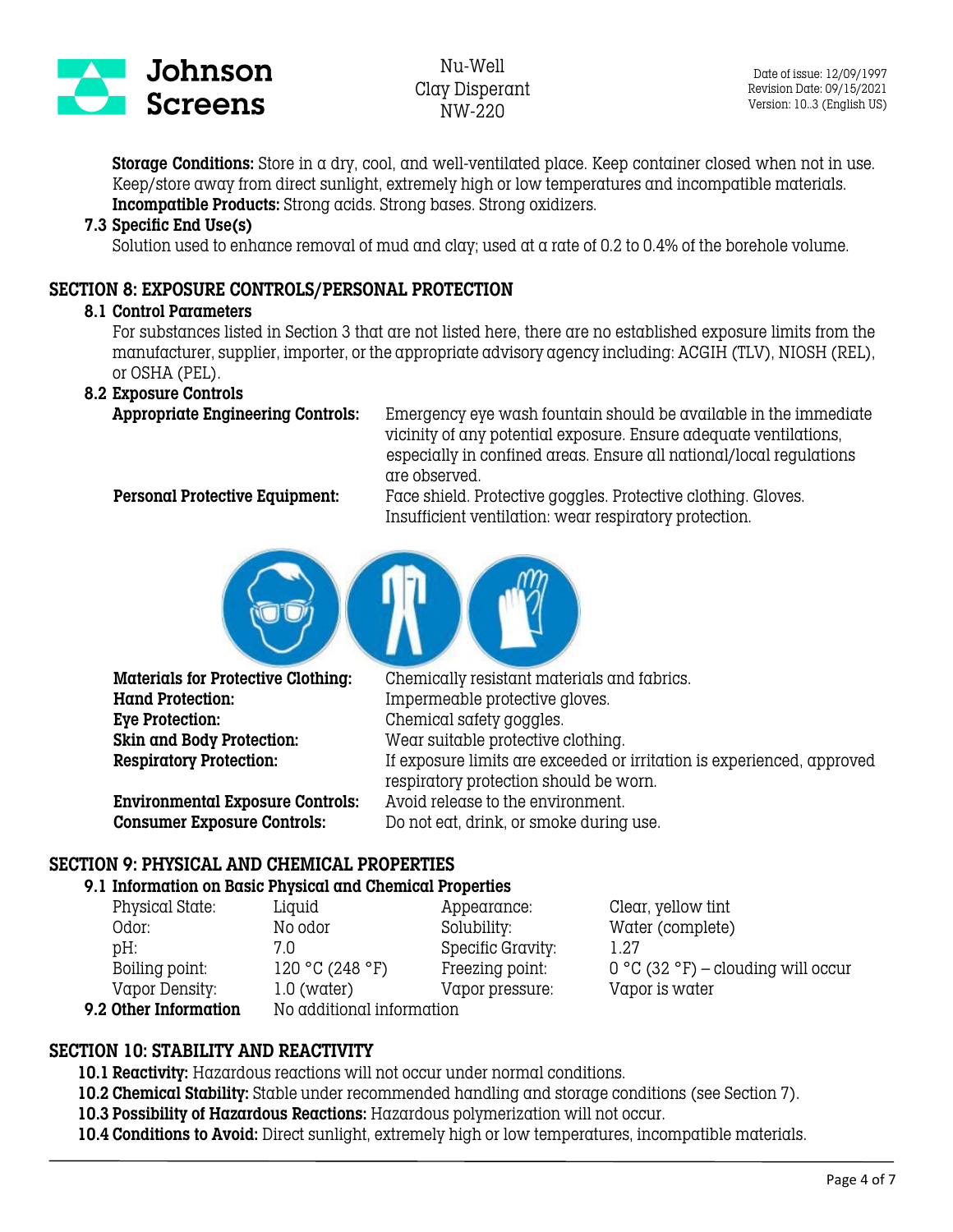

**10.5 Incompatible Materials:** Strong oxidizers. Strong bases. Strong acids. **10.6 Hazardous Decomposition Products:** Carbon oxides (CO, CO2).

# **SECTION 11: TOXICOLOGICAL INFORMATION**

**11.1 Information on Toxicological Effects Acute Toxicity:** Not Classified. **LD50 Oral Rat:** >8250 mg/kg **LC50 Inhalation Rat:** 3.6 mg/l/4h **Acute Skin Contact:** Dermal LD50 Rabbits > 3000 mg/kg **Chronic Skin Contact:** Skin irritation rabbits (Draize score 1.6/8) **Acute Eye Contact:** Minimal Rabbits (Draize score 2.7/110) **Skin Corrosion/Irritation:** May cause skin irritation. pH: 7 **Serious Eye Damage/Irritation:** May cause eye irritation. pH: 7 **Respiratory or Skin Sensitization:** Not Classified. **Germ Cell Mutagenicity:** Not Classified. **Carcinogenicity:** Not Classified. **Reproductive Toxicity:** Not Classified. **Specific Target Organ Toxicity (single exposure):** Not Classified. **Specific Target Organ Toxicity (repeated exposure):** Not Classified. **Aspiration Hazard:** Not Classified. **Symptoms/Injuries after Inhalation:** May cause respiratory irritation. **Symptoms/Injuries after Skin Contact:** May cause skin irritation. **Symptoms/Injuries after Eye Contact:** May cause serious eye irritation. **Symptoms/Injuries after Injection:** Ingestion of undiluted product is likely to be harmful or have adverse effects. **Chronic Symptoms:** None expected under normal conditions of use.

#### **SECTION 12: ECOLOGICAL INFORMATION**

#### **12.1 Toxicity**

**Ecology – General:** This material is not considered hazardous to the aquatic environment. Keep out of sewers and waterways unless diluted.

**Ecology – Water:** This material is not considered hazardous to the aquatic environment. Keep out of sewers and waterways unless diluted.

| LC50 Bluegill, 96H:      | $> 5,000 \,\mathrm{mg/l}$ |
|--------------------------|---------------------------|
| LC50 Rainbow Trout, 96H: | $> 5,000$ mg/l            |
| LC50 Daphnia Magna, 48H: | $> 2,000 \,\mathrm{mg/l}$ |
| LC50 Brown Shrimp, 96 H: | $>30,000$ mg/l            |

### **12.2 Persistence and Degradability**

| BOD (5) 1.0% solution:          | 7950 mg 02/L                                                             |
|---------------------------------|--------------------------------------------------------------------------|
| BOD (5) 0.1% solution:          | 725 mg 02/L                                                              |
| Total Organic Carbon:           | $2.2\%$                                                                  |
| 12.3 Bioaccumulation Potential: | Non-bioaccumulating                                                      |
| 12.4 Mobility in Soil:          | Undiluted product is slightly viscous and has limited mobility in soils. |
| 12.5 Other Adverse Effects:     | Avoid release of undiluted product into the environment.                 |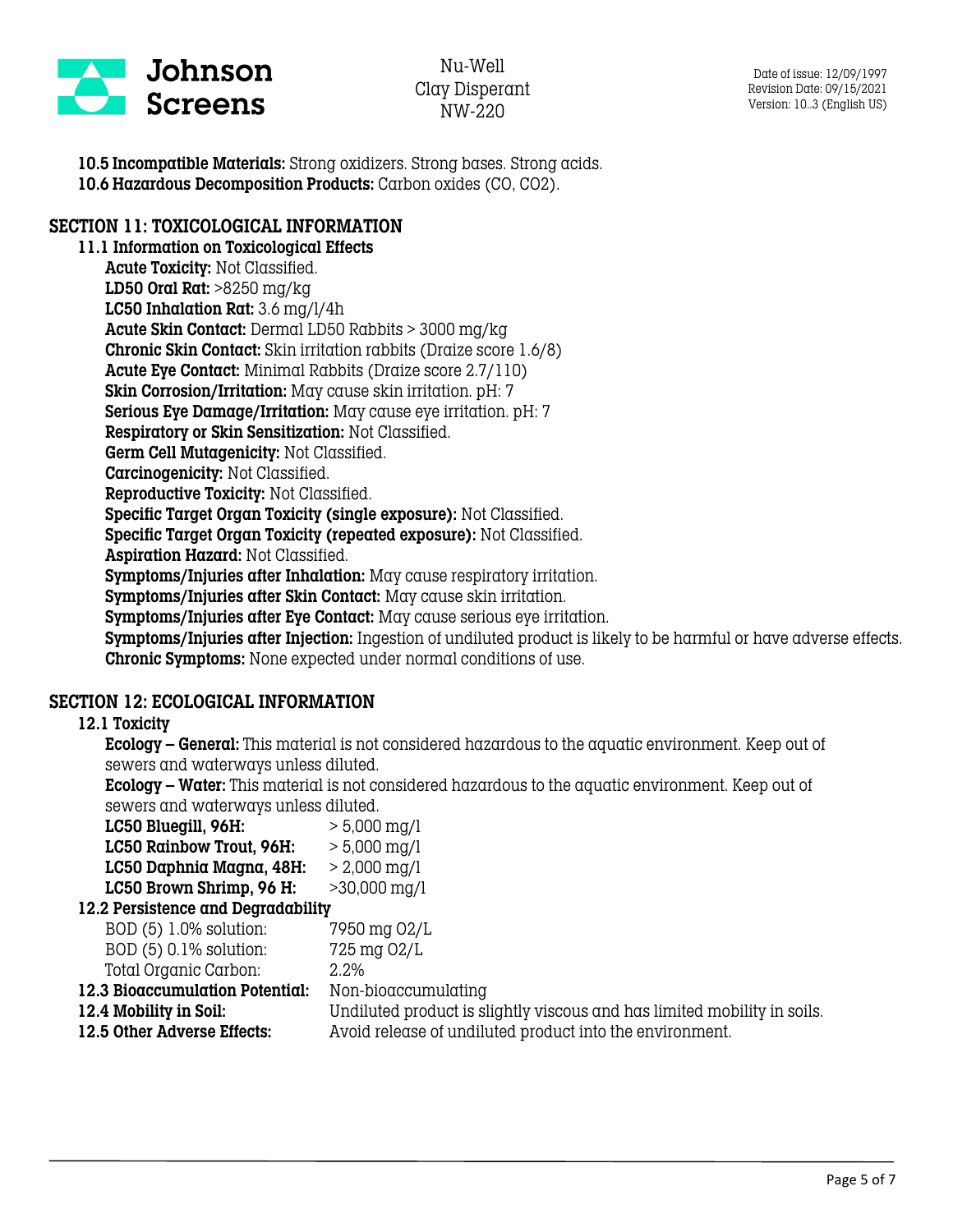

### **SECTION 13: DISPOSAL CONSIDERATIONS**

#### **13.1 Waste Treatment Methods**

 **Sewage Disposal Recommendations:** Do not dispose of waste into sewer. Do not empty into drains; dispose of this material and its container in a safe way.

**Waste Disposal Recommendations:** Dispose of waste material in accordance with all local, regional, national, and international regulations.

#### **SECTION 14: TRANSPORTATION INFORMATION**

#### **14.1 In Accordance with DOT**

Not regulated as a hazardous material by the US Dept. of Transportation (DOT) 49CFR 172.101 Hazardous Materials Table

- **14.2 In Accordance with IMDG** Not regulated for transport.
- **14.3 In Accordance with IATA** Not regulated for transport.
- **14.4 In Accordance Canadian TDG** Not regulated for transport.  **Hazard Class:** Non-Hazardous  **Label Codes:** None Required  **Reportable Quantity:** None

#### **SECTION 15: REGULATORY INFORMATION**

#### **15.1 US Federal Regulations**

**RCRA Status:** Not a hazardous waste under RCRA 40 CFR 261. No reportable quantities. **SARA/TITLE III-CERCLA List:** This product does not contain a "CERCLA" listed hazardous substance for emergency release notification under Sec. 304 (40CFR 302).

**SARA/TITLE III-Toxic Chemicals List:** This product does not contain a toxic chemical for routine annual "Toxic Chemical Release Reporting" under Sec. 313 (40CFR 372).

**TSCA Inventory Status:** Chemical components listed on TSCA Inventory. **California Proposition 65:** This product does not contain any chemicals currently on the California list of known carcinogens and reproductive toxins.

**15.2 US State Regulations:** Neither this product nor its chemical components appear on any US state lists.

**15.3 Canadian WHMIS Classification:** This product does not contain any hazardous materials under CPR and this SDS discloses all information elements required by the CPR.

**15.4 NSF Standard 60:** Certified for use in potable water well development and rehabilitation.

#### **SECTION 16: OTHER INFORMATION, INCLUDING DATE OF PREPARATION OR LAST REVISION**

**Date of Issue:** 12/09/1997 **Revision Date:** 09/15/2021 Version: 10.3 (English US)

**HS Tariff Classification Number:** 3402.90.5030 preference criterion A

**Other Information:** This document has been prepared in accordance with the SDS requirements of the OSHA Hazard Communication Standard 29 CFR 1910.1200.